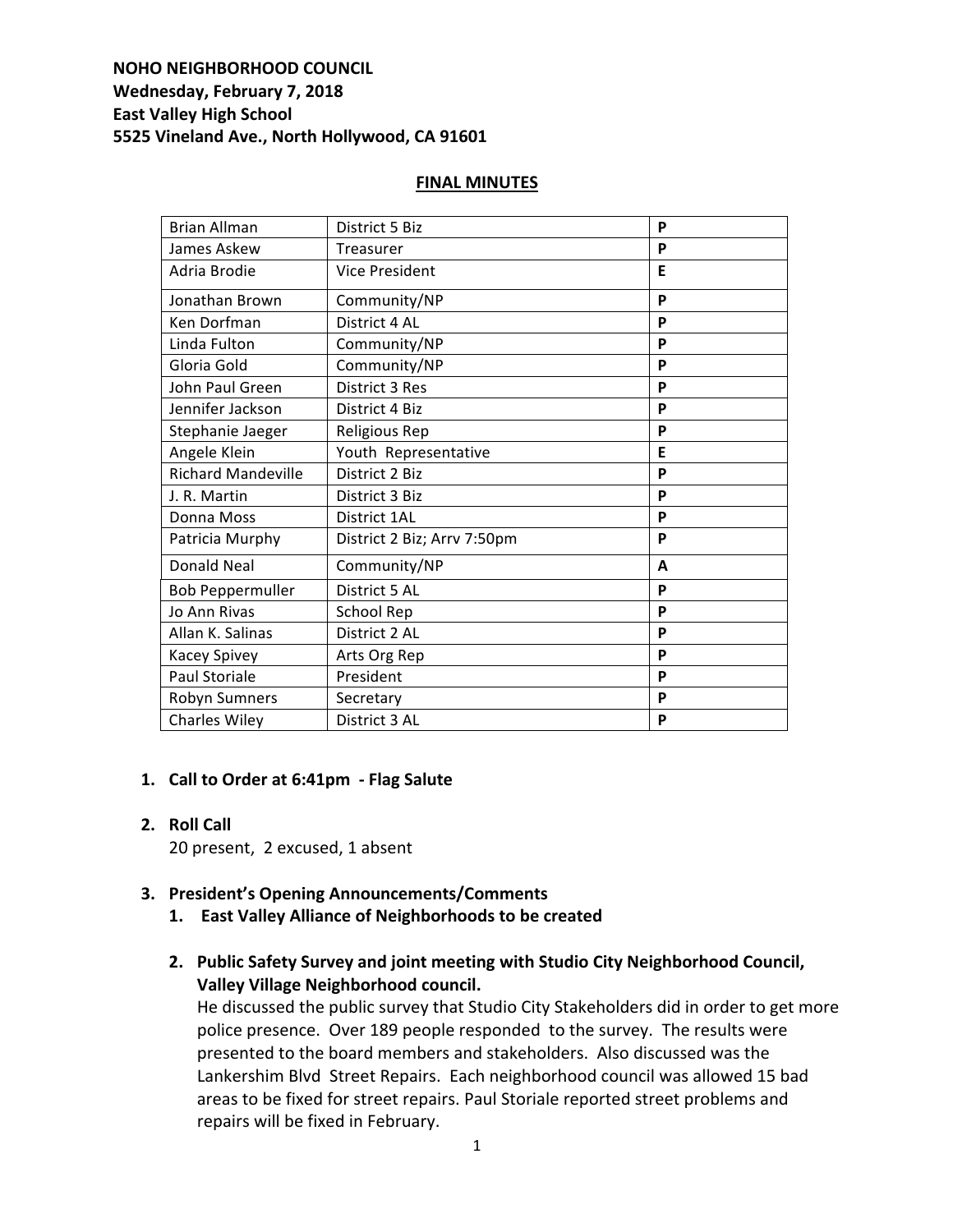#### **4.** Public Comments on Non-Agenda Items

**Tom Dana** – He discussed bike lanes, the sidewalk on Oxnard is too narrow. He was concerned about all the new apartments and traffic problems.

### **5. Public Officials**

**Carolyne Hogikyan of Assm. Adrin Nazarian's Office** Contact her office for an issues in the neighborhood.

# Kathleen Quinn - Department of Neighborhood Empowerment (DONE)

There is a program starting to teach young girls computer skills. She discussed new trainings and funding workshops.

## **6.** Committee Announcements: chairs to announce the date, time and location of their **next meeting and what will be discussed**

#### **Beautification Committee– James Askew**

Meeting is February 14, 2018 at the NoHo Senior Center at 6:00pm Topics: Up-coming cleanups.

#### **Arts and Humanities Committee – Brian Allman**

Meets the  $1<sup>st</sup>$  Wednesday of the month Topics: Spottily amendment for next meeting.

#### **Planning, Land-Use, Housing and Transportation Committee - John Paul Green**

Meeting is the last Tuesday of the month. Next meeting is February 27 at 7:00pm at the Holiday Inn.

# **Rules and Government Committee – Ken Dorfman**

Topics: Putting in boundaries.

# **Public Safety – Allan Salinas** Meeting is the last Thursday of the month at 6:00pm at North Hollywood Police Station

**Outreach – Robyn Sumners**  Next meeting is March 5 at the North Hollywood Library at 6:00pm. Photos and bios of the board members are needed.

# **7. FUNDING ITEM – Presentation and Possible Action: Approve MER (Monthly Expenditure Report) for January**

Allan Salinas brought a motion to approve the *MER (Monthly Expenditure Report)* for *January, seconded by Donna Moss*

**19 YEAS:** Brian Allman, James Askew, Jonathan Brown, Ken Dorfman, Linda Fulton, Gloria Gold, John Paul Green, Jennifer Jackson, Stephanie Jaeger, J.R. Martin, Donna Moss, Patricia Murphy, Bob Peppermuller, JoAnn Rivas, Allan Salinas, Kacey Spivey, Paul Storiale, Robyn Sumners, Charles Wiley

**1 INELIGIBLE:** Richard Mandeville

**VOTE: (19-0-1) MOTION PASSES**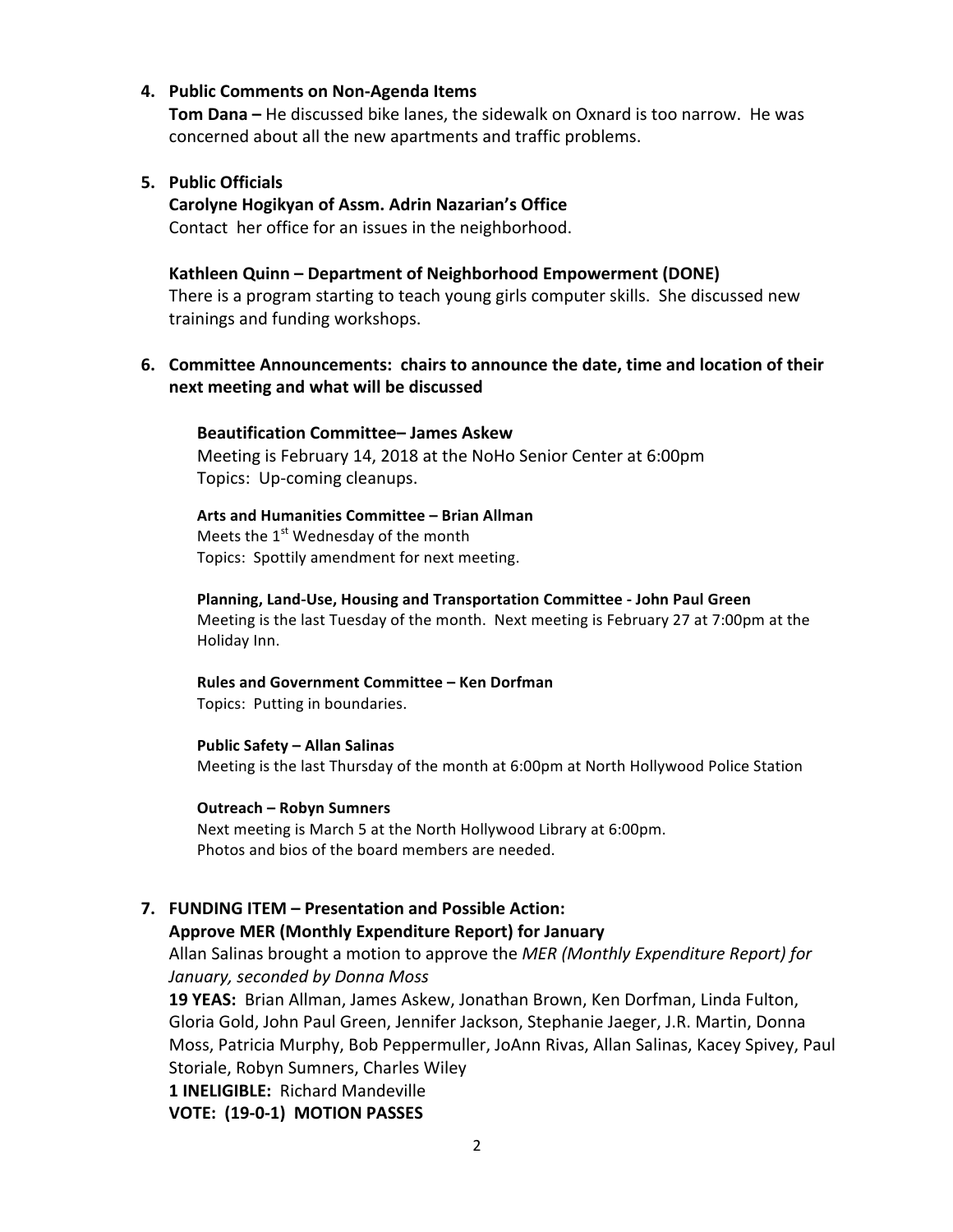8. Presentation, Discussion and Possible Action: \$59.84 reimbursement to Donna Moss for refreshments for January meeting

*Robyn Sumners brought a motion to approve \$59.84 reimbursement to Donna Moss for* refreshments for January meeting, seconded by Jonathan Brown

19 YEAS: Brian Allman, James Askew, Jonathan Brown, Ken Dorfman, Linda Fulton, Gloria Gold, John Paul Green, Jennifer Jackson, Stephanie Jaeger, J.R. Martin, Donna Moss, Patricia Murphy, Bob Peppermuller, JoAnn Rivas, Allan Salinas, Kacey Spivey, Paul Storiale, Robyn Sumners, Charles Wiley

**1 INELIGIBLE:** Richard Mandeville

**VOTE: (19-0-1) MOTION PASSES** 

9. FUNDING ITEM - Presentation and Possible Action: Up to \$60 for grabber style pick up **tools for Beautification Committee Presentation and Possible Action:** 

Allan Salinas brought a motion to approve up to \$60 for grabber style pick up tools for *Beautification Committee, seconded by seconded by Donna Moss* 19 YEAS: Brian Allman, James Askew, Jonathan Brown, Ken Dorfman, Linda Fulton, Gloria Gold, John Paul Green, Jennifer Jackson, Stephanie Jaeger, J.R. Martin, Donna Moss, Patricia Murphy, Bob Peppermuller, JoAnn Rivas, Allan Salinas, Kacey Spivey, Paul Storiale, Robyn Sumners, Charles Wiley

**1 INELIGIBLE:** Richard Mandeville **VOTE: (19-0-1) MOTION PASSES** 

**10. FUNDING ITEM – Presentation and Possible Action: Up to \$100 for water and non**perishable snacks for Beautification events in March, April and May

*JoAnn Rivas brought a motion to approve up* \$100 for water and non-perishable snacks for Beautification events in March, April and May, seconded by Allan Salinas **19 YEAS:** Brian Allman, James Askew, Jonathan Brown, Ken Dorfman, Linda Fulton, Gloria Gold, John Paul Green, Jennifer Jackson, Stephanie Jaeger, J.R. Martin, Donna Moss, Patricia Murphy, Bob Peppermuller, JoAnn Rivas, Allan Salinas, Kacey Spivey, Paul Storiale, Robyn Sumners, Charles Wiley

**1 INELIGIBLE:** Richard Mandeville **VOTE: (19-0-1) MOTION PASSES** 

11. **FUNDING ITEM** – Presentation and Possible Action: Up to \$650 to Mahara Sinclaire to remediate graffiti alongside the Chandler Bike Path Outdoor Art Gallery. This is a community improvement project and aligns with our historic commitment to help **maintain a beloved part of our community** 

Linda Fulton brought a motion to approved up \$650 to Mahara Sinclaire to remediate *graffiti alongside the Chandler Bike Path Outdoor Art Gallery. This is a community improvement project and aligns with our historic commitment to help maintain a beloved part of our community, seconded by Stephanie Jaeger*

**19 YEAS:** Brian Allman, James Askew, Jonathan Brown, Ken Dorfman, Linda Fulton, Gloria Gold, John Paul Green, Jennifer Jackson, Stephanie Jaeger, J.R. Martin, Donna Moss, Patricia Murphy, Bob Peppermuller, JoAnn Rivas, Allan Salinas, Kacey Spivey, Paul Storiale, Robyn Sumners, Charles Wiley

**1 INELIGIBLE:** Richard Mandeville

**VOTE: (19-0-1) MOTION PASSES**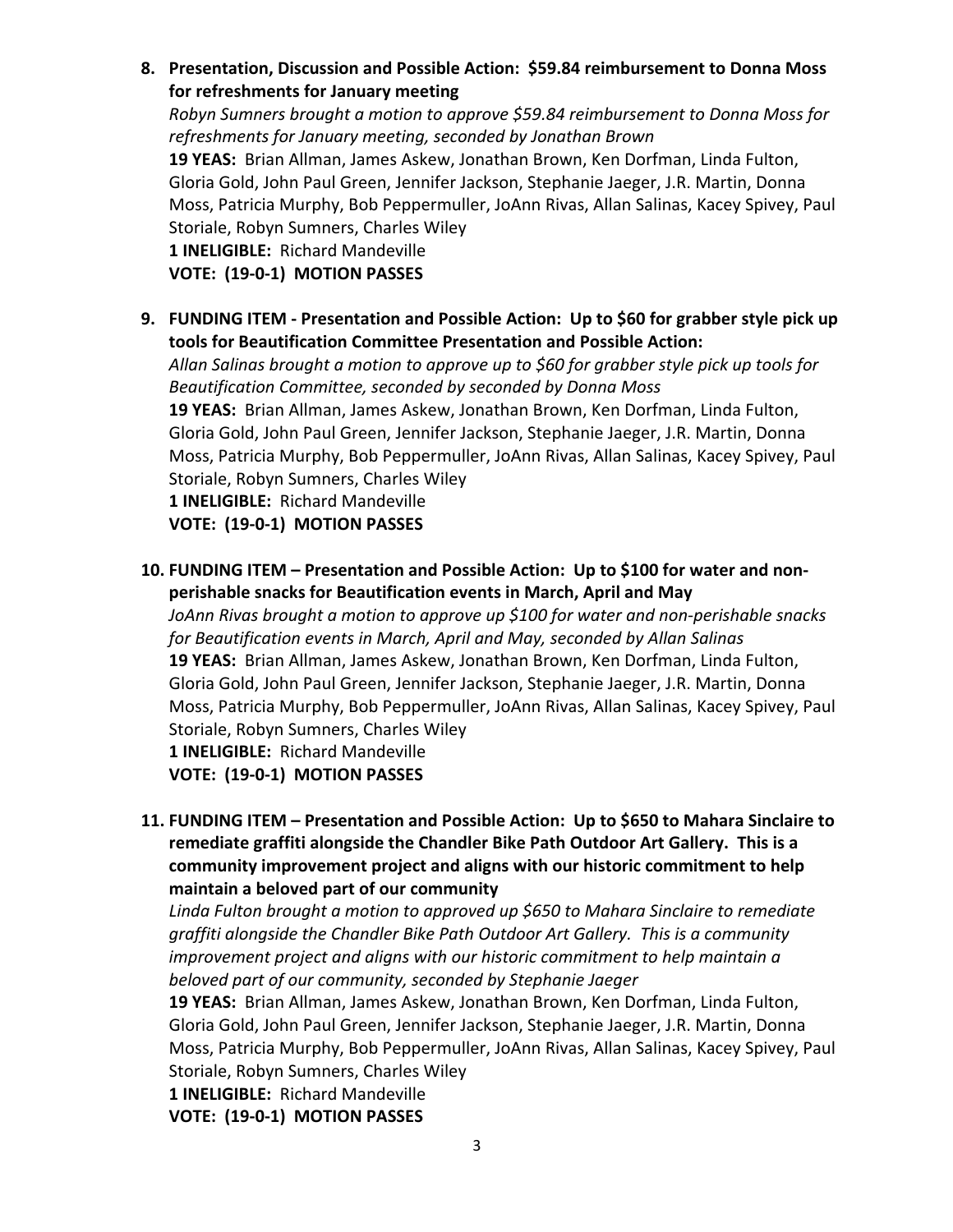**12. FUNDING ITEM** – Presentation and Possible Action: Up to \$500 to co-host a candidate **forum with other Neighborhood Councils for California's 39<sup>th</sup> District State Assembly** primary election. Location TBD Possible Dates: March 21, 22 o4 23 *James Askew brought a motion to approve up to \$500 to co-host a candidate forum with* other Neighborhood Councils for California's 39<sup>th</sup> District State Assembly primary *election at Saticoy Elementary School on March 22, 2018, seconded by Donna Moss* **18 YEAS:** Brian Allman, James Askew, Jonathan Brown, Ken Dorfman, Linda Fulton, Gloria Gold, Jennifer Jackson, Stephanie Jaeger, J.R. Martin, Donna Moss, Patricia Murphy, Bob Peppermuller, JoAnn Rivas, Allan Salinas, Kacey Spivey, Paul Storiale, Robyn Sumners, Charles Wiley 1 NAY: John Paul Green **1 INELIGIBLE:** Richard Mandeville

**VOTE: (18- 1-1) MOTION PASSES**

13. FUNDING ITEM - Presentation and Possible Action: Up to \$230 for Microsoft Office **Word and Norton Updates for President's NoHo Neighborhood Council Computer** *Jo* Ann Rivas brought a motion to approve up to \$230 for Microsoft Office Word and *Norton Updates for President's NoHo Neighborhood Council Computer, seconded by Donna Moss*

**19 YEAS:** Brian Allman, James Askew, Jonathan Brown, Ken Dorfman, Linda Fulton, Gloria Gold, John Paul Green, Jennifer Jackson, Stephanie Jaeger, J.R. Martin, Donna Moss, Patricia Murphy, Bob Peppermuller, JoAnn Rivas, Allan Salinas, Kacey Spivey, Paul Storiale, Robyn Sumners, Charles Wiley

**1 INELIGIBLE: Richard Mandeville** 

**VOTE: (19-0-1) MOTION PASSES** 

14. Presentation and Possible Action: To submit a CIS (Community Impact Statement) on **Council File regarding the expedited process for Conditional Use Permits (CUP) for** Alcoholic Beverages. Councilman Krekorian had previously brought forth a motion to the LA City Council that would streamline CUP applications, allowing bars and restaurants to bypass Neighborhood Councils, as long as the applicant followed recommended conditions set by the LA City Council. LA Council File 17-0981 List of **Conditions – (PLUHT voted 3-0 in favor)** 

*Item #14* was tabled until the next meeting.

15. Presentation and Possible Action: Carniceria Argentina, at 11740 W. Victory Blvd. **91606, has requested a letter of support for their Conditional Use Permit application** regarding the sale of beer and wine for off-site consumption, in conjunction with a deli-market, with hours from 8:00am to 8:00pm. ZA-2017-4792-CUB (PLUHT voted in **3-0 in favor)**

*James Askew brought a motion to approve Carniceria Argentina, at 11740 W. Victory* Blvd. 91606, has requested a letter of support for their Conditional Use Permit application regarding the sale of beer and wine for off-site consumption, in conjunction with a deli-market, with hours from 8:00am to 8:00pm. ZA-2017-4792-CUB (PLUHT voted in 3-0 in favor), seconded by Linda Fulton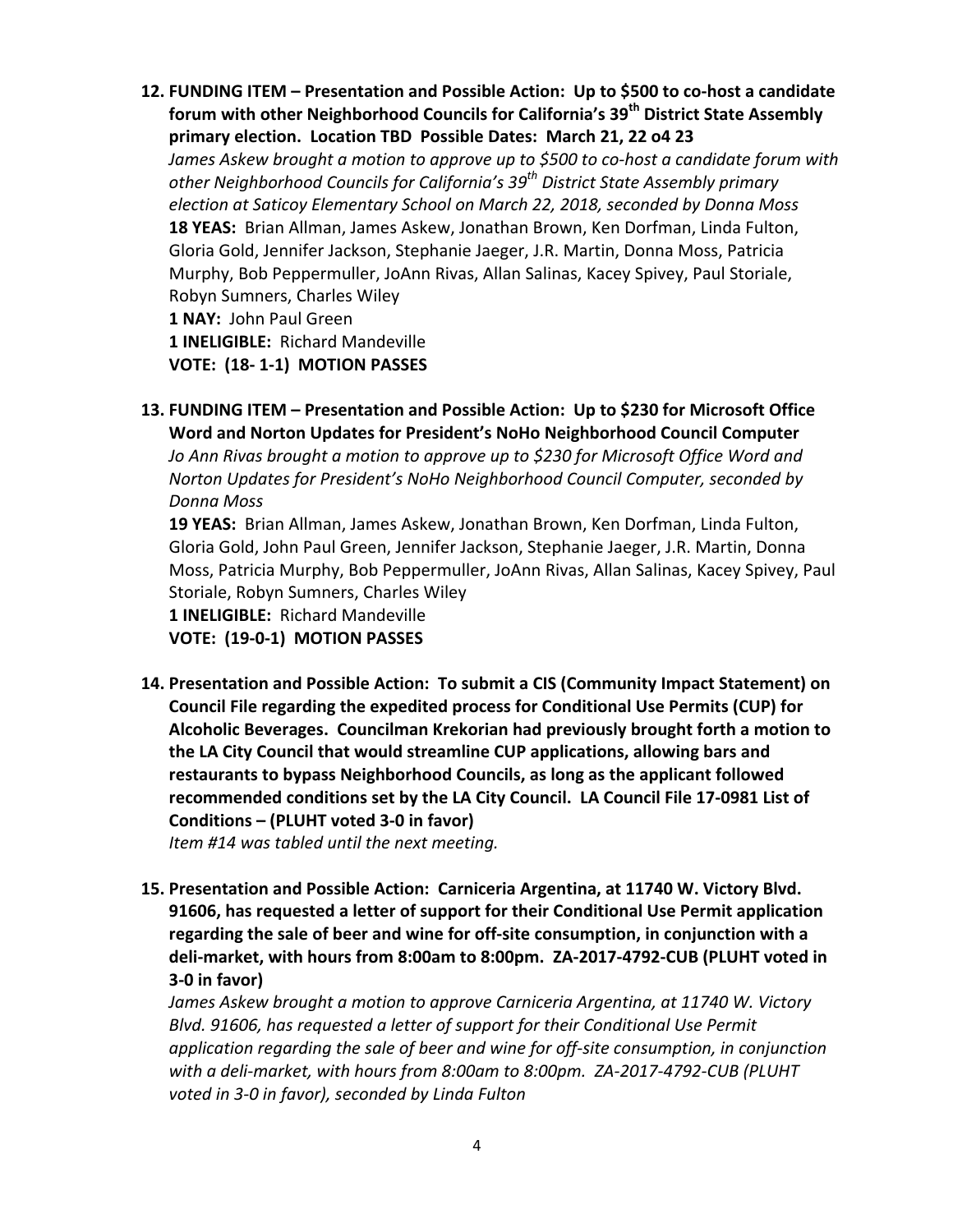**20 YEAS:** Brian Allman, James Askew, Jonathan Brown, Ken Dorfman, Linda Fulton, Gloria Gold, John Paul Green, Jennifer Jackson, Stephanie Jaeger, Richard Mandeville, J.R. Martin, Donna Moss, Patricia Murphy, Bob Peppermuller, JoAnn Rivas, Allan Salinas, Kacey Spivey, Paul Storiale, Robyn Sumners, Charles Wiley **VOTE: (20-0--0) MOTION PASSES** 

16. Presentation and Possible Action: Brews Brothers, at 5140 N. Lankershim Blvd. 91601, **is seeking a letter of support for their Conditional Use Permit and Zone Variance** application to permit the on-site and off-site sale and dispensing of beer and wine, in conjunction with a 5,100 Sq.Ft. restaurant with a "Game Area" including two pool tables. Proposed hours of operation and alcohol service are from 11:00AM until 12:00AM, Sunday through Thursday and 11:00AM until 2:00AM, Friday and Saturday. ZA-2018-314-CUB-ZV-Citizens United (PLUHT voted 2-0, 1 abstention, in favor) James Askew brought a motion to approve Brews Brothers, at 5140 N. Lankershim Blvd. 91601, is seeking a letter of support for their Conditional Use Permit and Zone Variance application to permit the on-site and off-site sale and dispensing of beer and wine, in *conjunction with a 5,100 Sq.Ft. restaurant with a "Game Area" including two pool tables. Proposed hours of operation and alcohol service are from 11:00AM until 12:00AM,* Sunday through Thursday and 11:00AM until 2:00AM, Friday and Saturday. ZA-2018-314-CUB-ZV-Citizens United (PLUHT voted 2-0, 1 abstention, in favor), seconded by Allan *Salinas*

### **No motion was made or seconded**

**15 YEAS:** James Askew, Jonathan Brown, Gloria Gold, John Paul Green, Jennifer Jackson, Stephanie Jaeger, J.R. Martin, Donna Moss, Patricia Murphy, JoAnn Rivas, Allan Salinas, Kacey Spivey, Paul Storiale, Robyn Sumners, Charles Wiley **2 RECUSED**: Linda Fulton, Richard Mandeville **1NAY:** *Brian Allman* 2 ABSTENTIONS: Ken Dorfman, Bob Peppermuller **VOTE: (15-1- 2-2) MOTION PASSES**

17. Presentation and Possible Action: Walgreens, at 10955 West Magnolia Blvd. 91601, is requesting the renewal of their CUP to allow the continued sale and dispensing of **beer and wine for off-site consumption in conjunction with an existing pharmacy with** approved operating hours of 7:00AM to 11:00Pm daily. ZA-2017-4280-CUB

Ken Dorfman brought a motion to approve Walgreens, at 10955 West Magnolia Blvd. 91601, is requesting the renewal of their CUP to allow the continued sale and dispensing of beer and wine for off-site consumption in conjunction with an existing pharmacy with approved operating hours of 7:00AM to 11:00Pm daily. ZA-2017-4280-CUB, seconded by *Patricia Murphy*

# Donna Moss was out of the room at time of voting

**4 YEAS:** James Askew, Jonathan Brown, Gloria Gold, Patricia Murphy **10 NAYS:** Jonathan Brown, John Paul Green, Jennifer Jackson, Stephanie Jaeger, J. R. Martin, Jo Ann Rivas, Allan Salinas, Kacey Spivey, Robyn Sumners, Charles Wiley 1 **ABSTENTION:** Paul Storiale **VOTE: (4-10-1) MOTION FAILS**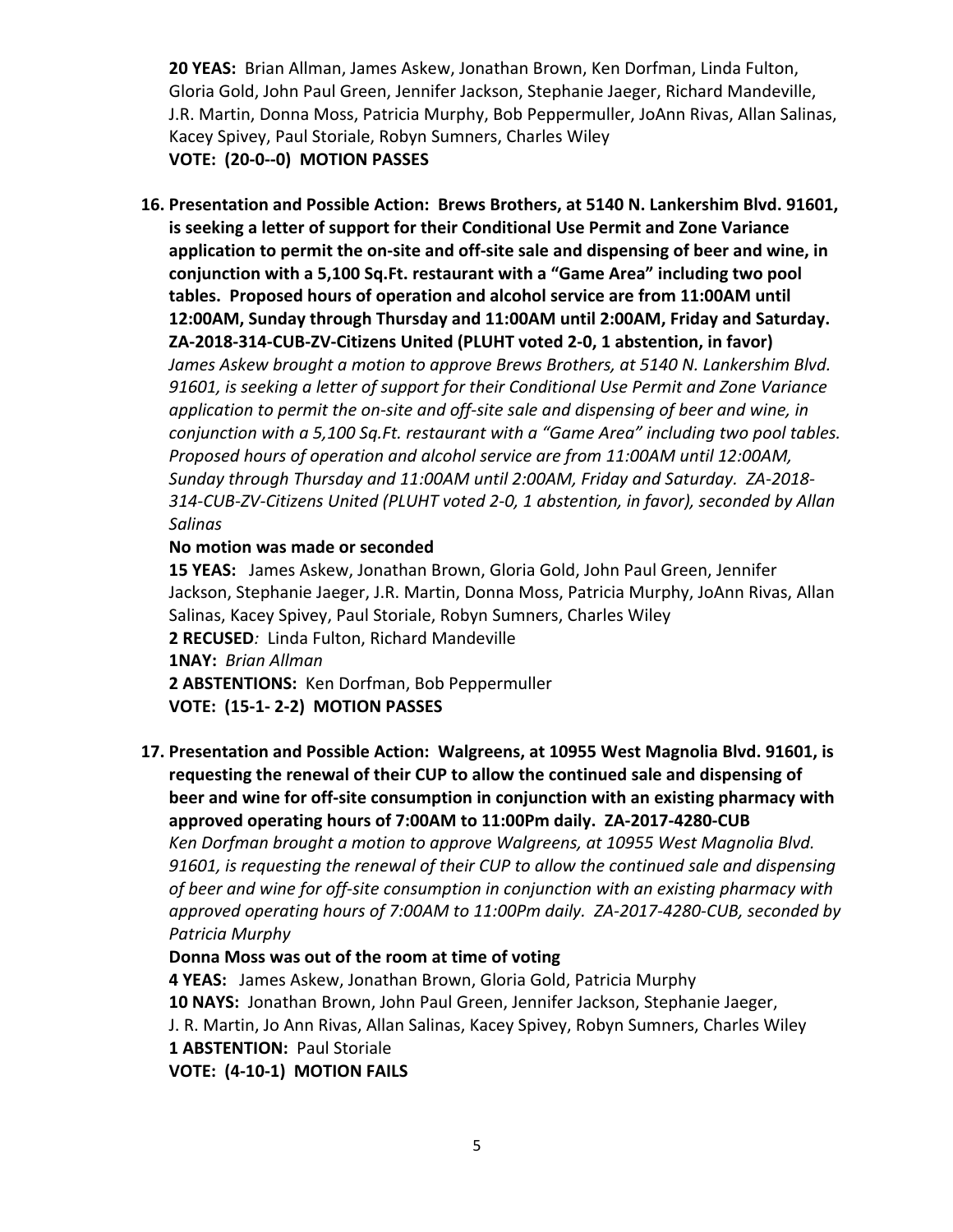**18. Presentation and Possible Action: To write a letter to our Streets Services Representative and Supervisors to ensure that our entire Neighborhood Council area** is immediately investigated for non ADA compliance on sidewalks, curbsides and other pedestrian walkways within one square mile of the NoHo Metro stations.

James Askew brought a motion to write a letter to our Streets Services Representative and Supervisors to ensure that our entire Neighborhood Council area is immediately *investigated for non ADA compliance on sidewalks, curbsides and other pedestrian* walkways within one square mile of the NoHo Metro stations, seconded by Jennifer *Jackson*

**19 YEAS:** Brian Allman, James Askew, Jonathan Brown, Ken Dorfman, Linda Fulton, Gloria Gold, John Paul Green, Jennifer Jackson, Stephanie Jaeger, Richard Mandeville, J.R. Martin, Donna Moss, Patricia Murphy, Bob Peppermuller, JoAnn Rivas, Allan Salinas, Kacey Spivey, Paul Storiale, Robyn Sumners

**VOTE: (19-0-0) MOTION PASSES** 

19. Presentation and Possible Action: To write an open letter to LAPD Captain Don Graham to request that officers responding to incidents in our community also take the time to actively communicate with affected neighbors impacted

James Askew brought a motion to write an open letter to LAPD Captain Don Graham to *request that officers responding to incidents in our community also take the time to actively communicate with affected neighbors impacted, seconded by J.R. Martin* 16 YEAS: Brian Allman, James Askew, Jonathan Brown, Linda Fulton, Gloria Gold, John Paul Green, Jennifer Jackson, Stephanie Jaeger, Richard Mandeville, J.R. Martin, Donna Moss, Patricia Murphy, Bob Peppermuller, JoAnn Rivas, Allan Salinas, Kacey Spivey, Paul Storiale, Robyn Sumners

1 **ABSTENTION:** Ken Dorfman

**VOTE: (18-0--1) MOTION PASSES** 

**20.** Presentation and Possible Action: Bylaw change – To allow voting rights to all committee members. Currently, community members on a committee (who are not on the board) are not allowed to vote on matters that come before the committees Allan Salinas brought a motion to allow voting rights to all committee members. *Currently, community members* on a committee (who are not on the board) are not allowed to vote on matters that come before the committees, seconded by Kacey Spivey

*Robyn Sumners brought a motion to amend Item #20 to allow voting rights to committee members as determined by the individual committees and approved by the board*

**18 YEAS:** Brian Allman, James Askew, Jonathan Brown, Ken Dorfman, Linda Fulton, Gloria Gold, John Paul Green, Jennifer Jackson, Stephanie Jaeger, Richard Mandeville, J.R. Martin, Donna Moss, Patricia Murphy, Bob Peppermuller, JoAnn Rivas, Allan Salinas, Kacey Spivey, Paul Storiale, Robyn Sumners

### **VOTE: (19-0-0) MOTION PASSES**

Kacey Spivey brought a motion for Bylaw change to allow voting rights to committee *members as determined by individual committees and approved by the board, seconded by JoAnn Rivas*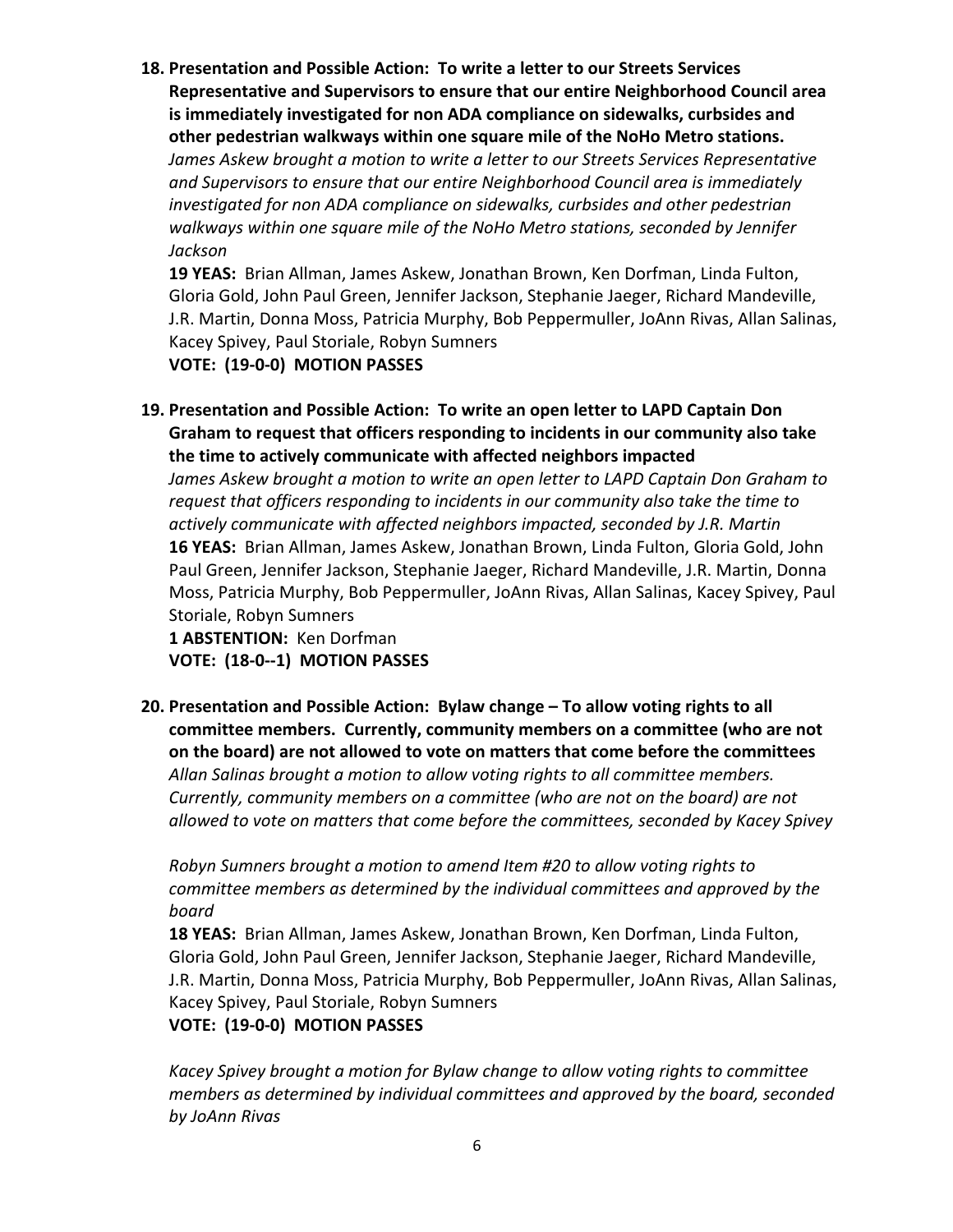**19 YEAS:** Brian Allman, James Askew, Jonathan Brown, Ken Dorfman, Linda Fulton, Gloria Gold, John Paul Green, Jennifer Jackson, Stephanie Jaeger, Richard Mandeville, J.R. Martin, Donna Moss, Patricia Murphy, Bob Peppermuller, JoAnn Rivas, Allan Salinas, Kacey Spivey, Paul Storiale, Robyn Sumners

**VOTE: (19-0-0) MOTION PASSES** 

**21. Presentation and Possible Action: Bylaw change – To allow the Youth Representative** to vote on all matters that come before the NoHo Neighborhood council. **Currently, the youth representative is an ex-officio member according to our June 2017 updated bylaws**

**This would remove one non-profit organization seat from our bylaws in order to maintain the same number of board seats** 

James Askew brought a motion to allow the Youth Representative to vote on all matters *that come before the NoHo Neighborhood council. This would remove one non-profit* organization seat from our Bylaws in order to maintain the same number of board seats, *seconded by Allan Salinas*

**19 YEAS:** Brian Allman, James Askew, Jonathan Brown, Ken Dorfman, Linda Fulton, Gloria Gold, John Paul Green, Jennifer Jackson, Stephanie Jaeger, Richard Mandeville, J.R. Martin, Donna Moss, Patricia Murphy, Bob Peppermuller, JoAnn Rivas, Allan Salinas, Kacey Spivey, Paul Storiale, Robyn Sumners

**VOTE: (19-0--0) MOTION PASSES** 

**22. Presentation and Possible Action: To Change our meeting day as of July 2018, to the first Monday of the month** 

Patricia Murphy brought a motion to amend Item #22 to change our meeting day as of July 2018 to the first Tuesday of each month.

John Paul Green brought a motion to change our meeting day as of July 2018 to the first *Tuesday of each month, seconded by James Askew*

**1 YEA: Patricia Murphy** 

**11 NAYS:** Brian Allman, Jonathan Brown, Gloria Gold, John Paul Green, Stephanie Jaeger, Richard Mandeville, Donna Moss, JoAnn Rivas, Allan Salinas, Kacey Spivey, Paul Storiale

**7 ABSTENTIONS:** Robyn Sumners, James Askew, Ken Dorfman, Linda Fulton, Jennifer Jackson, J.R. Martin, Bob Peppermuller

**VOTE: (1-11-7) MOTION FAILES** 

Allan Salinas brought a motion to change our meeting day as of July 2018, to the first *Monday of the month, seconded by Donna Moss* 

**12 YEAS:** Brian Allman, James Askew, Jonathan Brown, John Paul Green, Jennifer Jackson, Stephanie Jaeger, Richard Mandeville, Donna Moss, JoAnn Rivas, Allan Salinas, Kacey Spivey, Paul Storiale

#### **1 NAY: Patricia Murphy**

**6 ABSTENTIONS:** Ken Dorfman, Linda Fulton, Gloria Gold, J.R. Martin, Bob Peppermuller, Robyn Sumners

**VOTE: (12-1-6) MOTION PASSES**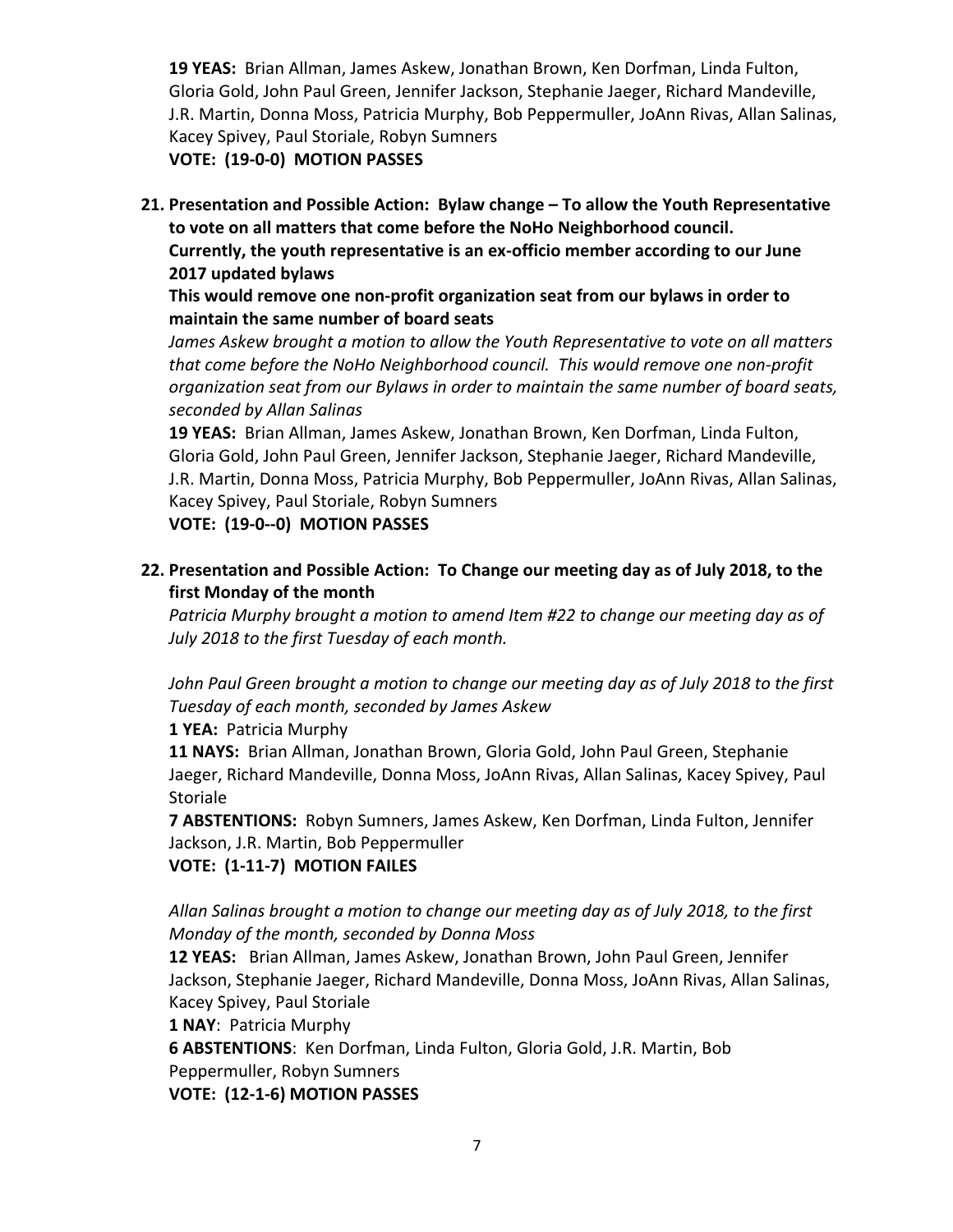# 23. Presentation and Possible Action: To Appoint Ken Dorfman as Chair of the Rules and **Government Committee.**

Allan Salinas brought a motion to Appoint Ken Dorfman as Chair of the Rules and Government Committee, seconded by Donna Moss

**19 YEAS:** Brian Allman, James Askew, Jonathan Brown, Ken Dorfman, Linda Fulton, Gloria Gold, John Paul Green, Jennifer Jackson, Stephanie Jaeger, Richard Mandeville, J.R. Martin, Donna Moss, Patricia Murphy, Bob Peppermuller, JoAnn Rivas, Allan Salinas, Kacey Spivey, Paul Storiale, Robyn Sumners

# **VOTE: (19-0-0) MOTION PASSES**

# **24.** Presentation and Possible Action: To Appoint Jo Ann Rivas as the chair of the AD HOC **Elections Committee**

Allan Salinas brought a motion to Appoint Jo Ann Rivas as the chair of the AD HOC *Elections Committee, seconded by Linda Fulton*

19 YEAS: Brian Allman, James Askew, Jonathan Brown, Ken Dorfman, Linda Fulton, Gloria Gold, John Paul Green, Jennifer Jackson, Stephanie Jaeger, Richard Mandeville, J.R. Martin, Donna Moss, Patricia Murphy, Bob Peppermuller, JoAnn Rivas, Allan Salinas, Kacey Spivey, Paul Storiale, Robyn Sumners

**VOTE: (19-0-0) MOTION PASSES** 

**25. Presentation, Discussion and Possible Action: To appoint Paul Storiale as card holder** James Askew brought a motion to appoint Paul Storiale as card holder, seconded by **Allan Salinas**

**18 YEAS:** Brian Allman, James Askew, Jonathan Brown, Ken Dorfman, Linda Fulton, Gloria Gold, John Paul Green, Jennifer Jackson, Stephanie Jaeger, J.R. Martin, Donna Moss, Patricia Murphy, Bob Peppermuller, JoAnn Rivas, Allan Salinas, Kacey Spivey, Paul Storiale, Robyn Sumners

**1 INELIGIBLE:** Richard Mandeville

**VOTE: (18-0-1) MOTION PASSES** 

26. Presentation and Possible Action: To Appoint Stephanie Jaeger as Secretary to begin at our next board meeting, March 14, 2018.

JoAnn Rivas brought a motion to Appoint Stephanie Jaeger as Secretary to begin at our next board meeting, March 14, 2018, seconded by Donna Moss

**18 YEAS:** Brian Allman, James Askew, Jonathan Brown, Ken Dorfman, Linda Fulton, Gloria Gold, John Paul Green, Jennifer Jackson, J.R. Martin, Richard Mandeville, Donna Moss, Patricia Murphy, Bob Peppermuller, JoAnn Rivas, Allan Salinas, Kacey Spivey, Robyn Sumners, Paul Storiale

1 **ABSTENTIOIN:** Stephanie Jaeger **VOTE: (18-0-1) MOTION PASSES** 

**27.** Presentation and Possible Action: To Appoint John Paul Green as Vice President to begin at our next board meeting, March 14, 2018.

Allan Salinas brought a motion to Appoint John Paul Green as Vice President to begin at *our next board meeting, March 14, 2018, seconded by Jo Ann Rivas*

**18 YEAS:** Brian Allman, James Askew, Jonathan Brown, Ken Dorfman, Linda Fulton, Gloria Gold, Jennifer Jackson, Stephanie Jaeger, J.R. Martin, Richard Mandeville, Donna